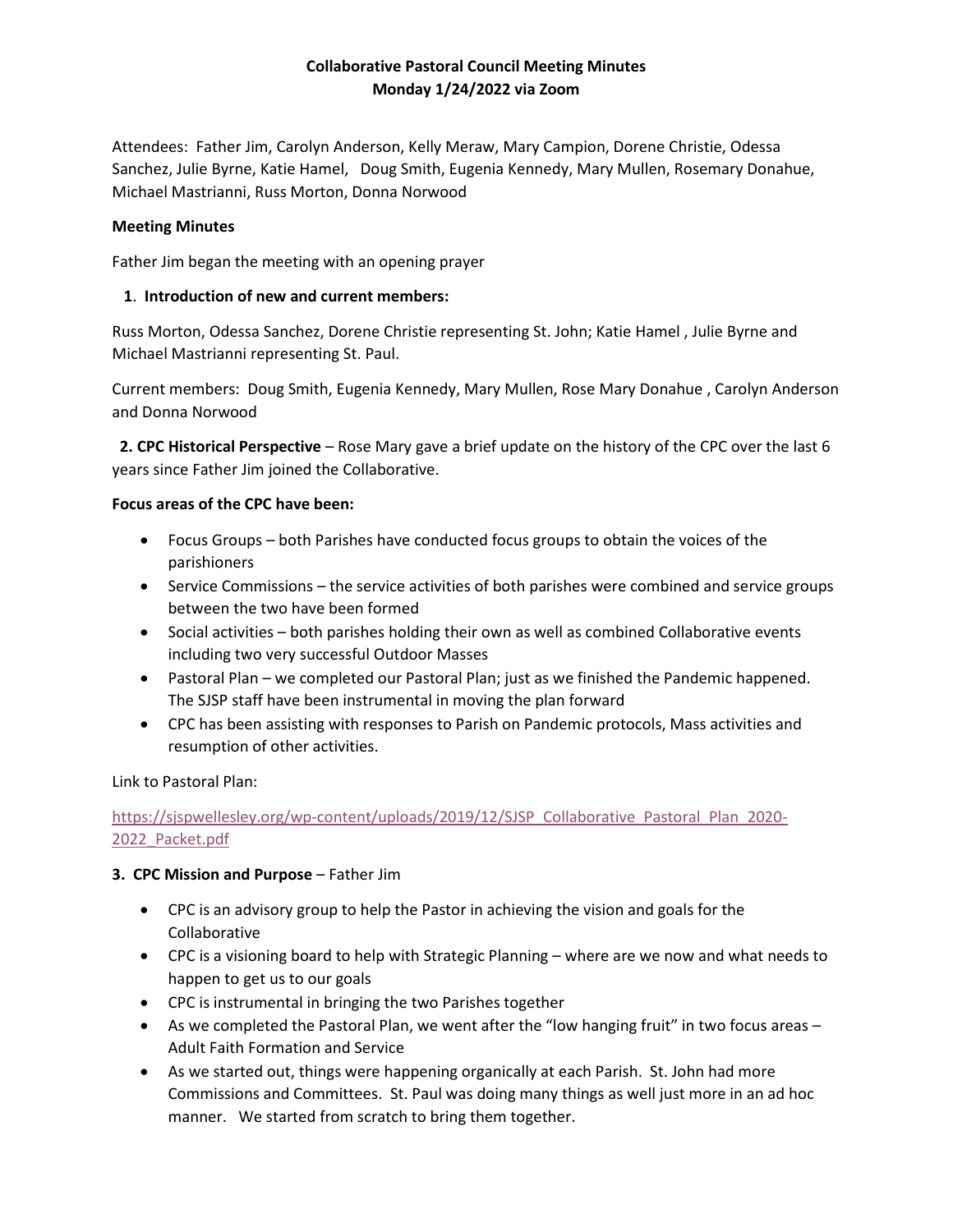- For example, we sent out a note about Ministry to Refugees and we got 25 members from St. Paul and 25 from St. John's. The visioning of the CPC led to these joint activities and bringing the two Parishes together under one Collaborative.
- The CPC assists Father Jim in keeping the pulse on the parishes and plans so that the history and culture of each Parish is maintained and brings the strengths of both to one Collaborative
- CPC keeps pulse on what's happening, what's ground swelling and what needs to happen
- As Pandemic took force, the CPC was instrumental in pivoting to remote outreach. Fortunately, the CPC had the medical expertise with two doctors on the CPC assisting with what could be accomplished and the practical way to perform our ministries while keeping the Collaborative members safe.

## **PROGRAM UPDATES**

- **4. Update on Synod on Synodality – Kelly**
	- The Pope has opened a 3 year Synod on Synodality –
	- Growing in our Baptismal call, we need to reach out to the most marginalized and listen to them – to include lapsed Catholics
	- Kelly putting together a committee who will execute the listening sessions which will hopefully happen by Lent and Easter.
	- There have been a lot of small group meetings with hope that more CPC members can be involved. They have been working with local Protestant Congregations as well.
	- Resources from other areas outside of Boston have been helpful in creating our materials.

Archdiocese of Washington DC/ Archbishop Wilton Gregory have great resources and information which we are leveraging. Archdiocese of Washington DC on synod:

# Synod 2021 - 2023 - [Archdiocese of Washington \(adw.org\)](https://adw.org/about-us/resources/synod/)

- Call or email Kelly if you are interested in joining
- Hoping to have 5 or 6 listening sessions, virtual and in person. Kelly will formalize schedule over the next 3-4 weeks.
- $\bullet$  Our collaborative will submit a document to Archdiocese by July 15<sup>th</sup> which will then be collapsed into larger document created by the Archdiocese.

### **5. Update from Service Commission and POWIR** – Mary Campion

- Mary and Donna gave brief updates on the successful Christmas Wish at St. John's and The Giving Tree at St. Paul's. Both programs gave hundreds of gifts and gift card donations to those in need thanks to the incredible generosity of Parishioners.
- Michael updated us on the very successful efforts of St. Vincent De Paul's members' outreach to the elderly at the holidays with home visits
- POWIR update the family from Afghanistan has left to be with family in California. Three young men (ages 20, 24 and 25) have moved into the apartment. Two speak English very well with backgrounds in both a dental program and environmental science. POWIR team has been assisting with taking them shopping, getting winter coats, opening bank accounts, etc.
- CPC can assist in identifying and recommending potential job opportunities that could be available to them
- Hope is to get younger members of the Collaborative to help with outings, to provide companionship and teaching them how to use the "T" etc.